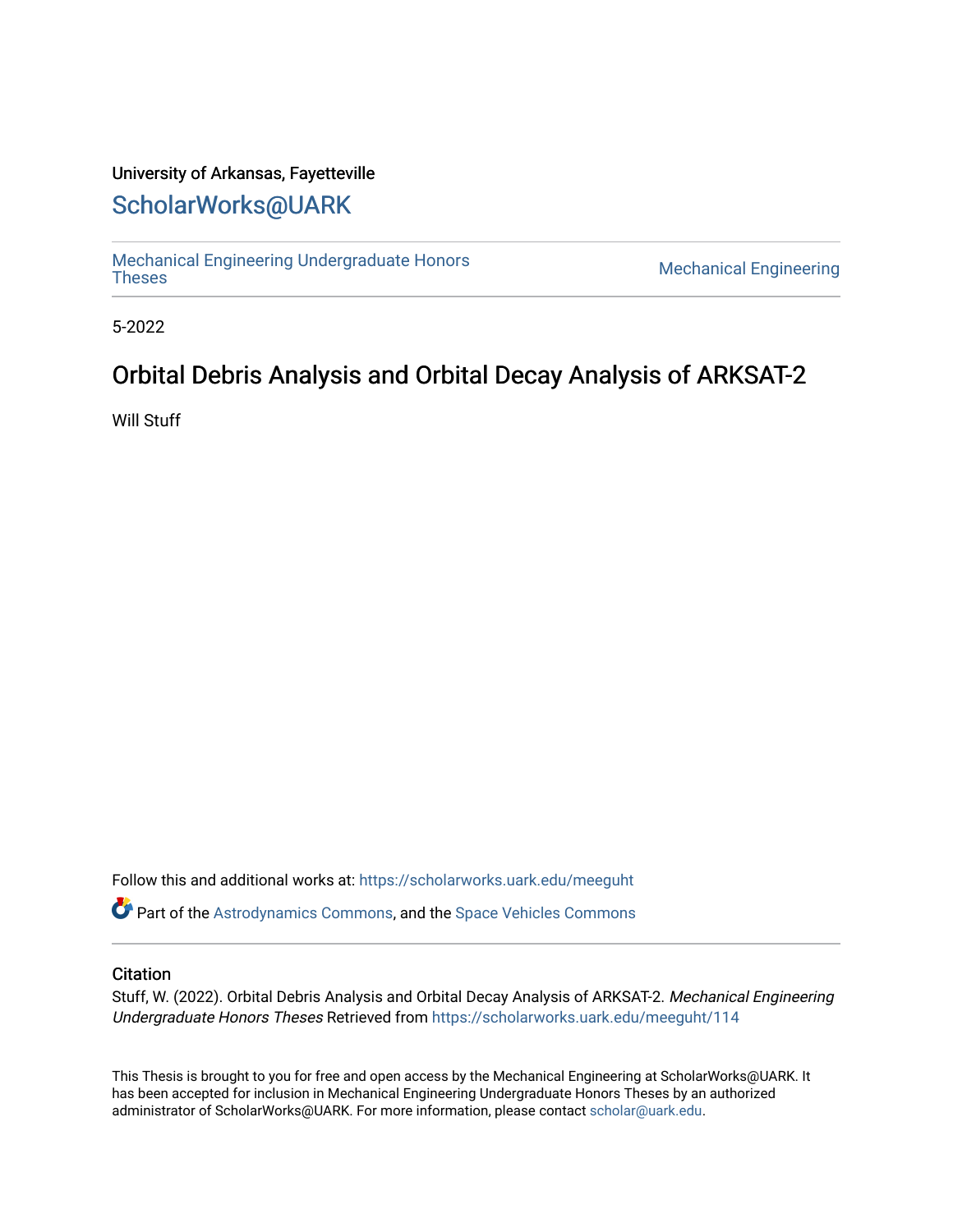# **ORBITAL DEBRIS ANALYSIS AND ORBITAL DECAY ANALYSIS OF ARKSAT-2**

**Undergraduate Honors Thesis**

**William Stuff**

**April 29, 2022**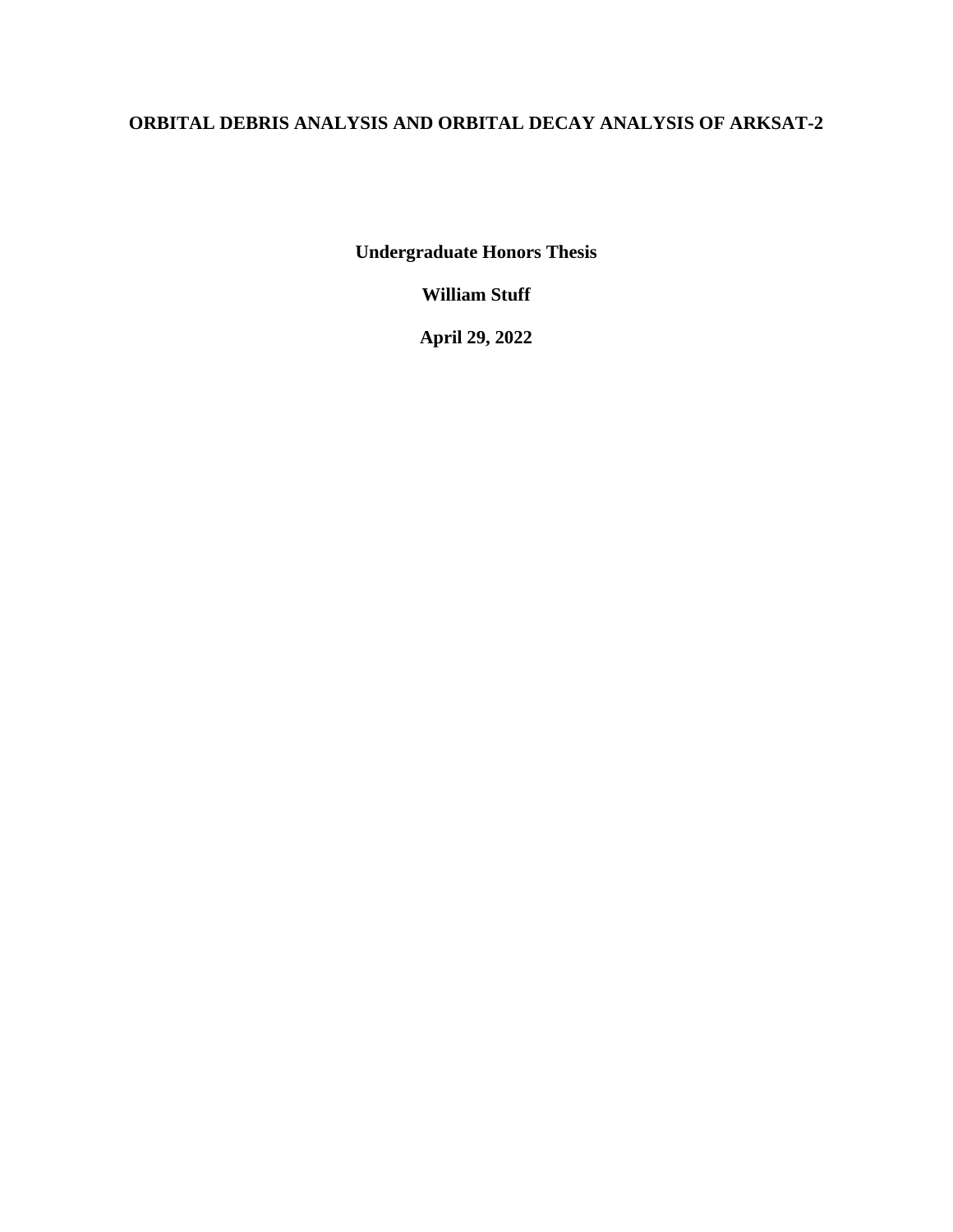#### **ABSTRACT**

ARKSAT-2 is a cube satellite developed by the University of Arkansas for its second CubeSat mission. There are two objectives of the ARKSAT-2 mission. The first objective of this mission is to test a novel cold gas thruster propulsion system using water-propylene propellant. This propulsion system will be used for attitude control of the satellite. The second objective for the ARKSAT-2 mission is to test a Solid-State Inflation Balloon (SSIB) that has been designed and developed for this mission. The SSIB is designed to be a simple and cost-effective method for deorbiting the vehicle. In cube satellites, a software known as NASA Debris Assessment Software (DAS) is used. DAS is limited in the fact that it is designed for satellites that do not have propulsive capability. Due to the nature of the vehicle containing a propulsions system, a new way of using DAS was required. This new process of using DAS was developed and implemented for ARKSAT-2. In addition, orbital decays were analyzed to look at when the orbits of ARKSAT-2 and the ISS would match, and when ARKSAT-2 would re-enter Earth's atmosphere.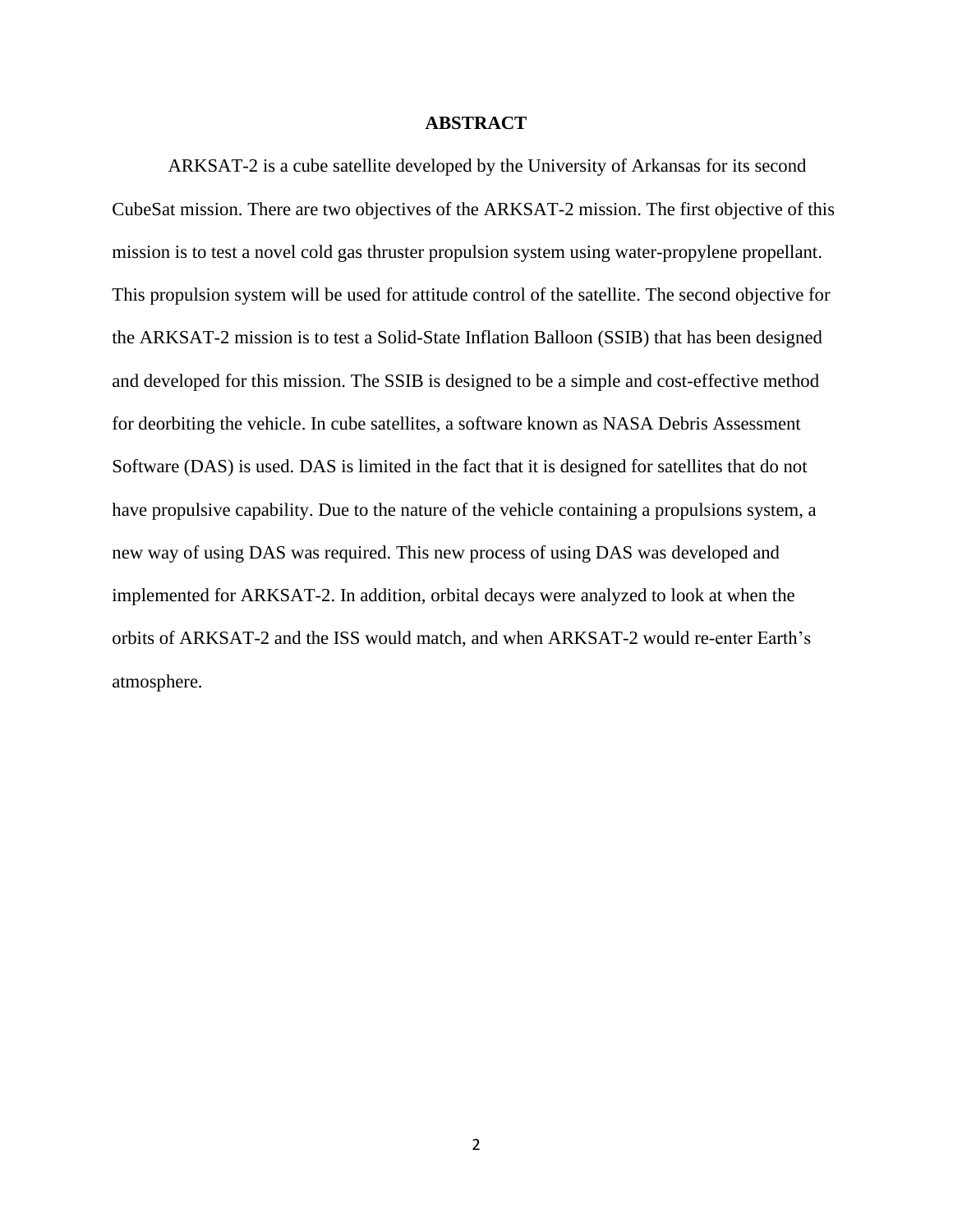# **TABLE OF CONTENTS**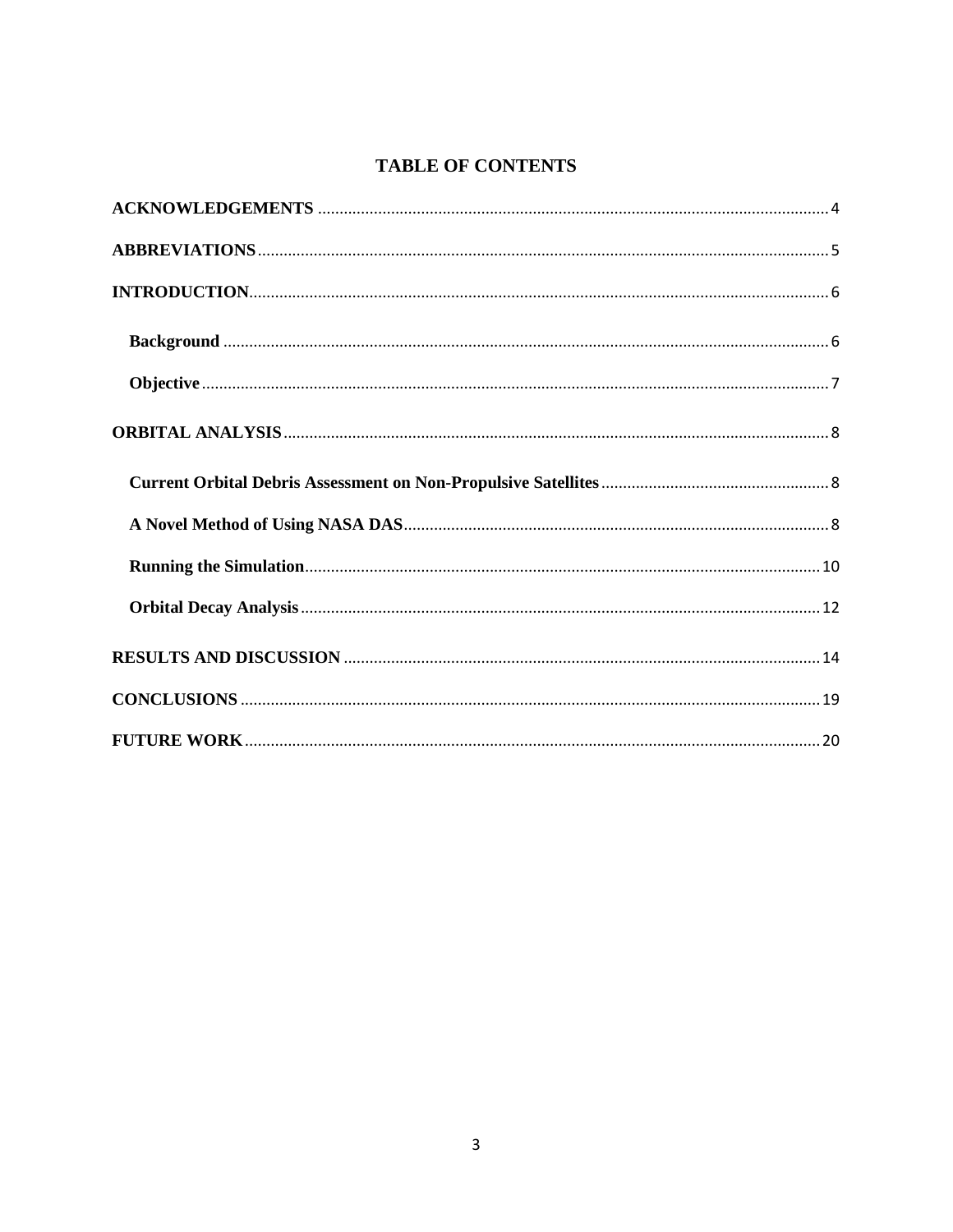#### **ACKNOWLEDGEMENTS**

<span id="page-4-0"></span>The author thanks the University of Arkansas and the University of Arkansas Department of Mechanical Engineering for its help. I would also like to thank Dr. Adam Huang for his continued support and for allowing me to take part in this project. I would also like to thank the rest of the ARKSAT team, namely Cassie Sands, Roman Dowling, Samuel Cano, and Charles Smith. It has been wonderful working with you all. I would also like to thank Dr. David Jensen for taking the time to review my thesis.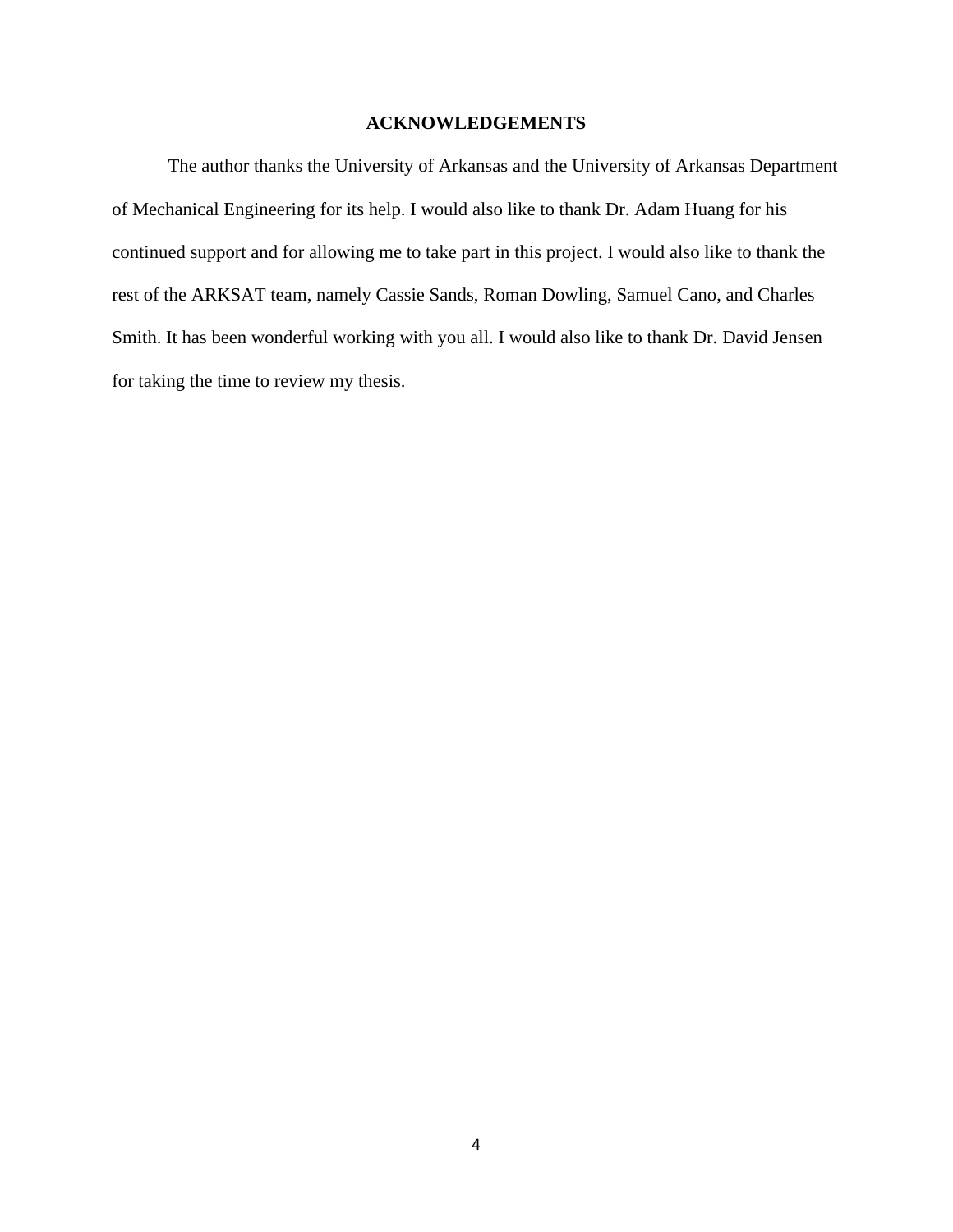## **ABBREVIATIONS**

<span id="page-5-0"></span>

| <b>DAS</b>  | Debris Assessment Software                    |
|-------------|-----------------------------------------------|
| <b>FCC</b>  | <b>Federal Communications Commission</b>      |
| <b>Isp</b>  | Specific Impulse                              |
| <b>ISS</b>  | <b>International Space Station</b>            |
| <b>ODA</b>  | <b>Orbital Debris Assessment</b>              |
| <b>NASA</b> | National Aeronautics and Space Administration |
| <b>SSIB</b> | Solid-State Inflatable Balloon                |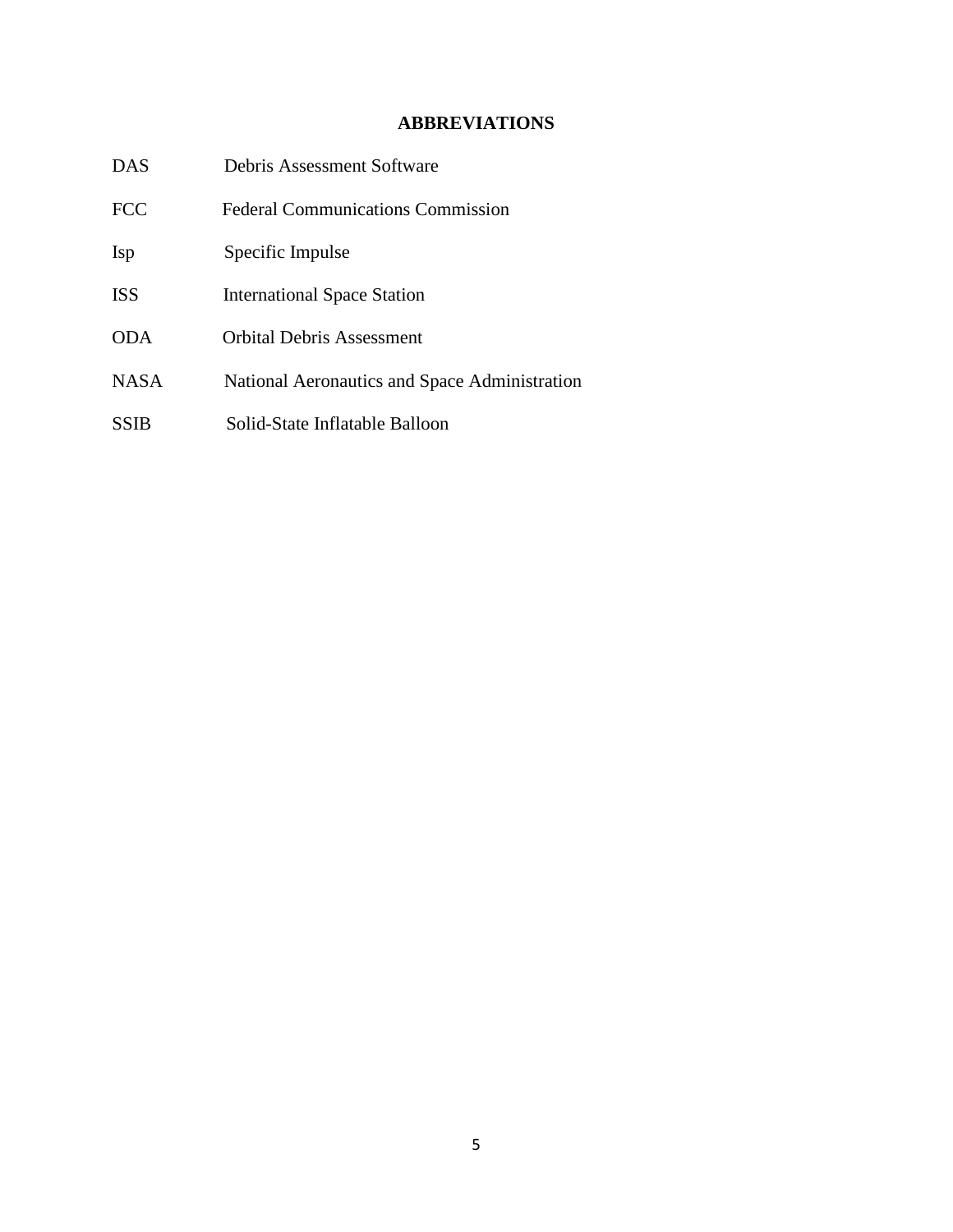#### **INTRODUCTION**

#### **Background**

<span id="page-6-1"></span><span id="page-6-0"></span>The ARKSAT-2 mission is a 2U sized cube satellite. A 2U cube satellite is a standardized size meaning its dimensions are 10 cm x 10 cm x 22.7 cm. This cube satellite was made possible through NASA's CubeSat Launch Initiative. This NASA program provides the necessary support that makes it possible for smaller teams to launch their own satellites into space. ARKSAT-2 has two primary mission objectives. The first of these objectives is to test a novel cold gas thrust propulsion system for attitude control of the vehicle. This cold gas thrust system uses waterpropylene propellant. The system is also designed to provide some orbital maneuvering capability albeit in a very limited capacity. The primary advantages of such a system are that it is cost effective, and the water-propylene propellant is non-toxic. Part of the assessment of this system is to measure the response of the system. The next primary objective of this mission is to test a Solid-State Inflatable Balloon de-orbiting system. The SSIB works by inflating 37 cm Mylar™ balloon at a low altitude at the end of its mission thus increasing the surface area of the satellite. This increased surface area will cause there to be more aerodynamic drag on the satellite and thus it will de-orbit faster. This system is composed of a solid-state gas generator that will produce N2 gas to inflate the balloon. The overall goal of this system is to decrease the orbital lifetime of the satellite. The exact date of launch is unknown, but for the purposes of this study, a date of February 2023 was used for a launch date and May of 2023 was used as the satellite's deployment date. These are the projected dates for the mission that ARKSAT-2 was most recently slated to be launched on, NG-18.

6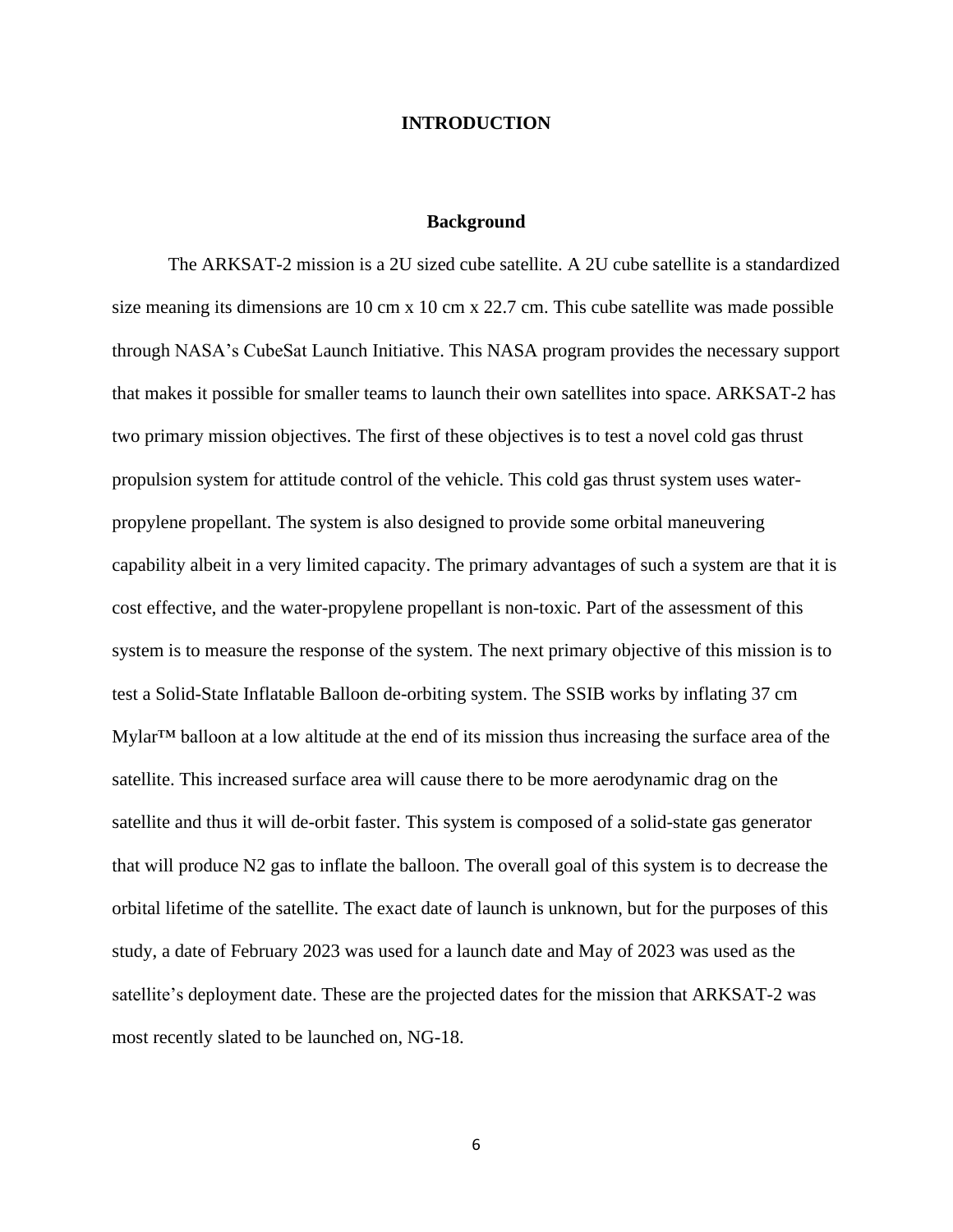## **Objective**

<span id="page-7-0"></span>To develop and implement a new process for using NASA DAS that will enable the limited software to be used for satellites with propulsive capability. In addition, to conduct orbital decay analysis of ARKSAT-2 to determine how far into its mission it will match the altitude of the ISS, and when it will re-enter Earth's atmosphere.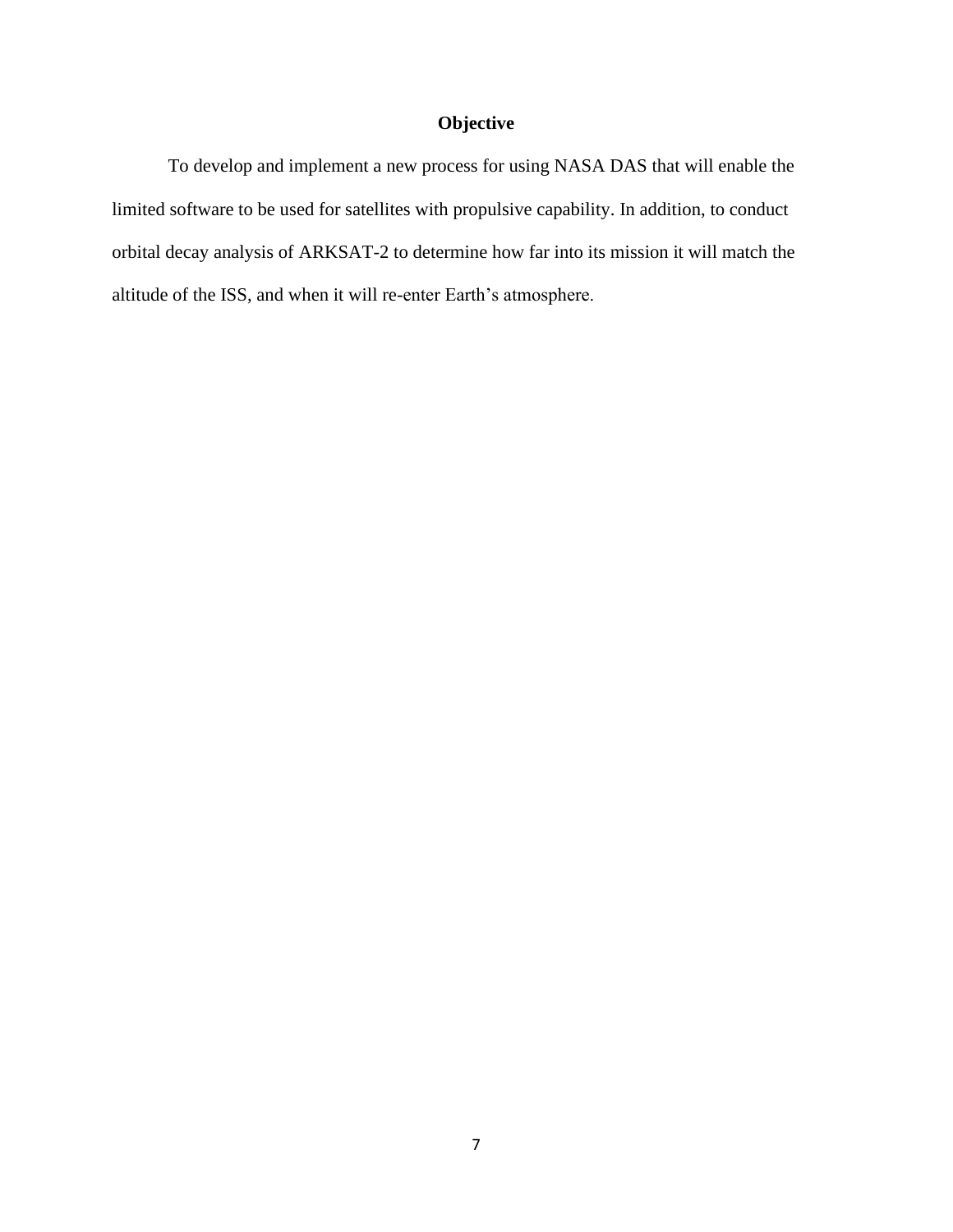#### **ORBITAL ANALYSIS**

#### **Current Orbital Debris Assessment on Non-Propulsive Satellites**

<span id="page-8-1"></span><span id="page-8-0"></span>In order to limit the amount of orbital debris and to ensure that satellites will not collide with one another, the FCC requires that orbital analysis be conducted on the cube satellite using Debris Assessment Software (DAS) developed by the NASA Orbital Debris Program Office. This software is designed to assist in mission planning and to assist NASA in conducting orbital debris assessments (ODA). However, this software is quite limited in capability as it is primarily designed for satellites that do not have attitude control and the ability to change their orbits. The current iteration of this software is designed to be used from 2015 until 2030, after which a new version of the software will be required.

#### **A Novel Method of Using NASA DAS**

<span id="page-8-2"></span>Due to the propulsive capabilities of ARKSAT 2, a new approach needed to be developed in order for NASA DAS to still be used for FCC approval. The approach essentially mimics that of a flight envelope of an aircraft. In that there are certain orbits that it is known the satellite will deploy and operate at. With these known limitations of the satellites orbit, the ODA can be done multiple times within that flight envelope at different altitudes. This enables a more complete analysis of the satellite's debris risk. In addition to the satellite being at different altitudes, the attitude of the spacecraft will be variable as well. The reason that this is important is that the drag on the satellite in the atmosphere will depend on the cross-sectional area of the satellite. The cross-sectional area that will be contributing to this drag will depend on the orientation of the satellite. To account for this, the simulations needed to be ran using three different possible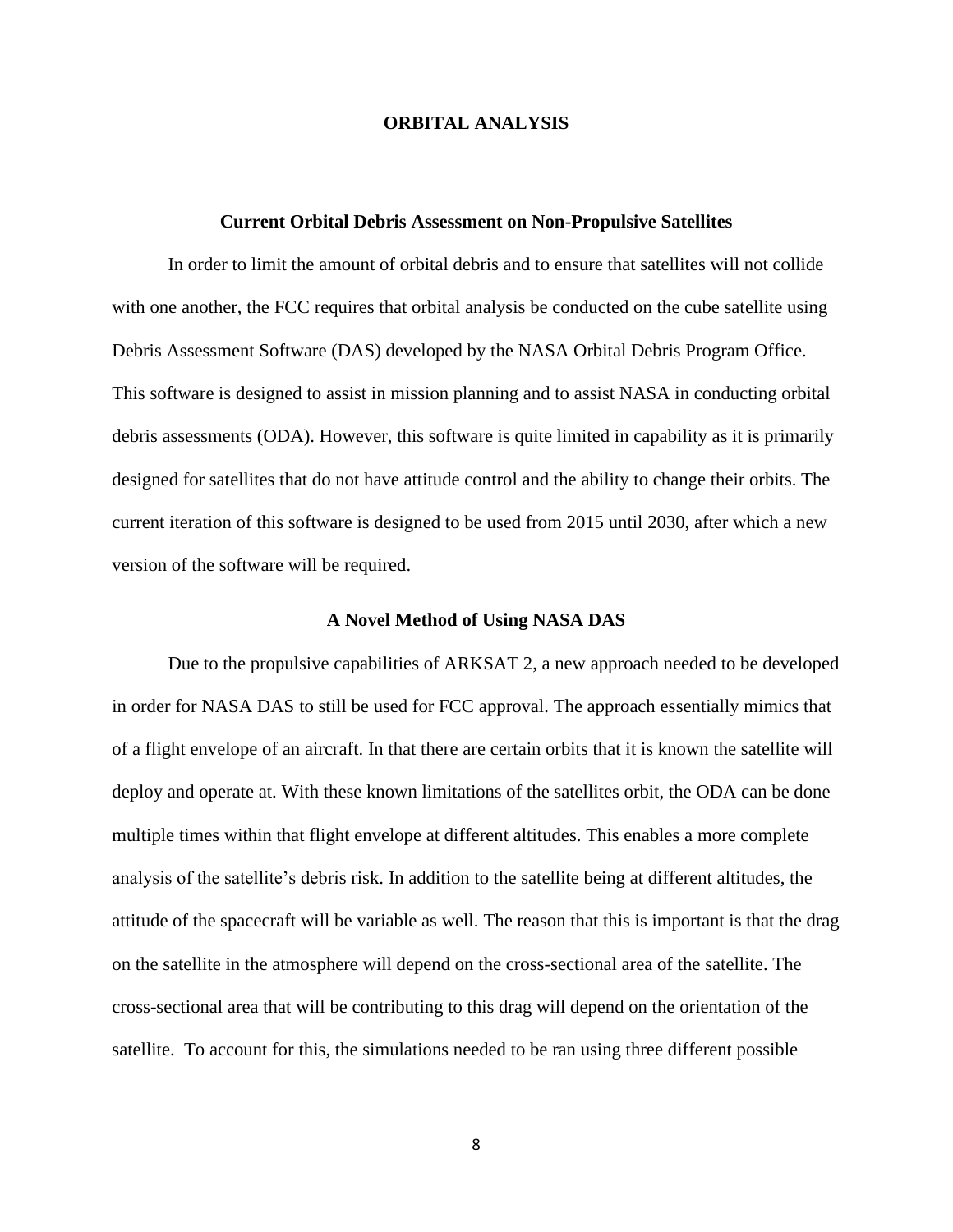cross-sectional areas. These three areas are calculated using the possible cross-sectional areas of a nominal 2U sized cube satellite.

| 2U Satellite Cross Sectional Areas |                       |  |  |  |  |
|------------------------------------|-----------------------|--|--|--|--|
| Minimum                            | $0.01000 \text{ m}^2$ |  |  |  |  |
| Medium                             | $0.00227 \text{ m}^2$ |  |  |  |  |
| Maximum                            | $0.00248 \text{ m}^2$ |  |  |  |  |

From these calculated areas, area to mass ratios could be calculated which is the value required for running the ODA. The approximate mass of the satellite has been calculated to be 1.8678 kg. From the calculated areas of the satellite and the known mass, the area to mass ratio was calculated for each of the three possible cross-sectional areas.

| 2U Satellite Cross Area to Mass Ratios |                             |  |  |  |  |
|----------------------------------------|-----------------------------|--|--|--|--|
| Minimum                                | 0.00535389 $\frac{m^2}{kg}$ |  |  |  |  |
| Medium                                 | $0.01215333 \frac{m^2}{kg}$ |  |  |  |  |
| Maximum                                | 0.01328035 $\frac{m^2}{kg}$ |  |  |  |  |

In addition to the variance of the possible cross-sectional areas, the possible orbits of the satellite will be variable as well. From the deployment service provider, it was determined that ARKSAT-2 will be deployed anywhere from 50 to 80 km above the orbit of the ISS. The orbit of the ISS changes frequently, but an orbit with an apogee of 419 km and a perigee of 413 km ended up being used. Therefore, the actual deployment orbit of the satellite will be approximately 463 km perigee and 469 km apogee at the low end and 493 km perigee and 499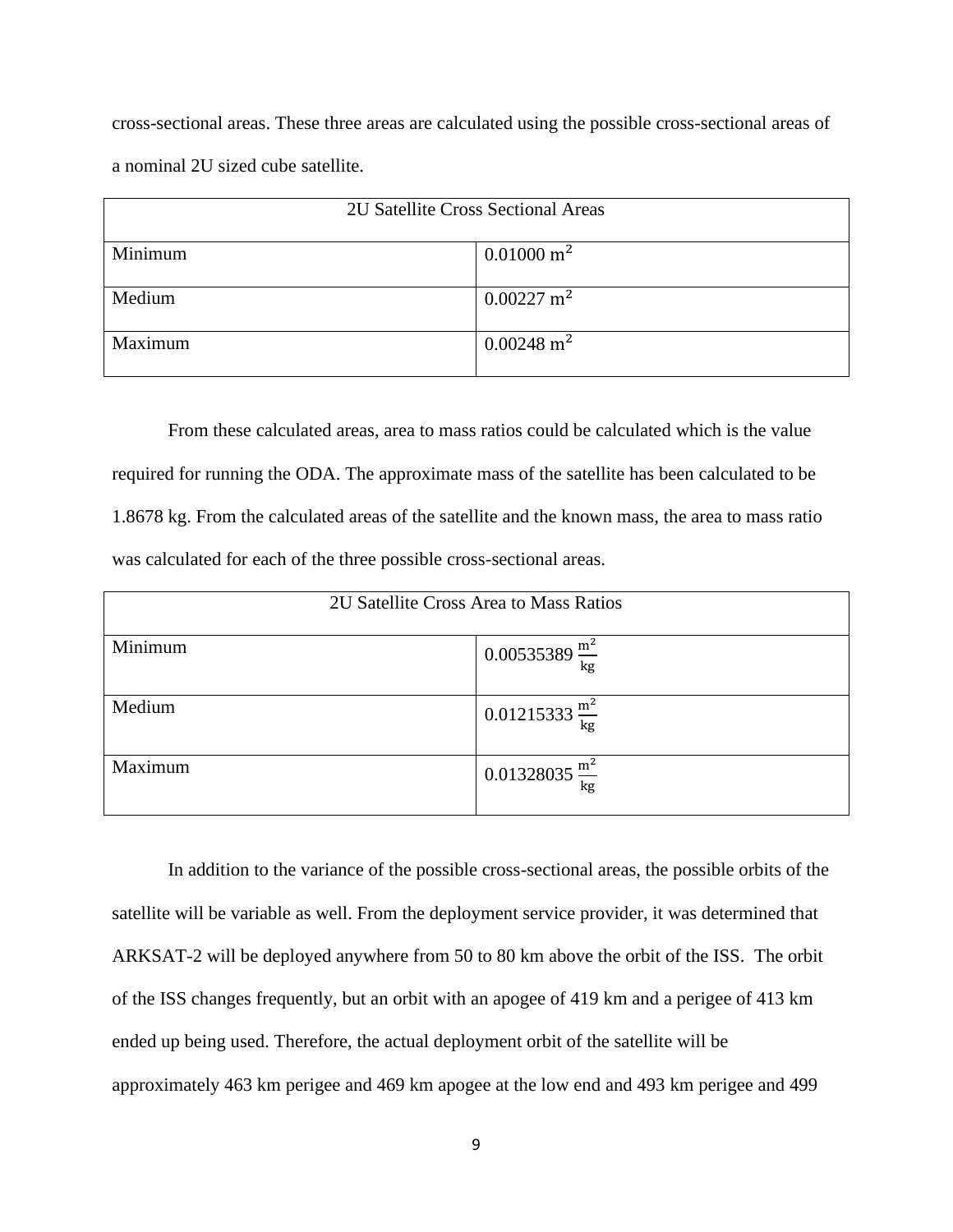km apogee at the high end. As a rule, the probability of debris collision increases as the orbit of the satellite increases.

In addition to the deployment orbit being variable and the potential cross-sectional area of the satellite being variable, the propulsive capabilities of the satellite allow for there to be more variation in its orbit. For the purposes of this analysis, a worst-case scenario was assumed to be approximately 50 km above its deployment orbit and 50 km below its deployment orbit. If the satellite had somehow continuously used its water-propylene thrusters in one direction, this is what the worst-case scenario would be based on the ISP of the thrusters. Although it is extremely unlikely that this would occur, a worst-case analysis is still needed. All in all, there were a total of nine different orbits being analyzed. The reason that this number was selected, was that it was determined that it was an adequate amount to analyze for the total possible orbital range. 50 to 80 km above the ISS every 15 km and then  $\pm$  50 km for each of those orbits. In addition to the nine different orbits being analyzed, there were three potential cross-sectional areas that needed to be analyzed as well. So, the total number of orbital scenarios that were simulated using DAS was 27 scenarios.

#### **Running the Simulation**

<span id="page-10-0"></span>DAS is a software that is primarily designed for satellites that will not be changing their orbits, therefore it is a relatively simple but powerful tool to utilize. The required values for these simulations are the area to mass ratio, and the orbital information of the satellite. In addition to the apogee and perigee that were used as previously discussed, the inclination of the orbit was used as well. This value was matched with that of the ISS. Once these values were inputted into DAS, the simulation itself was simple to run.

10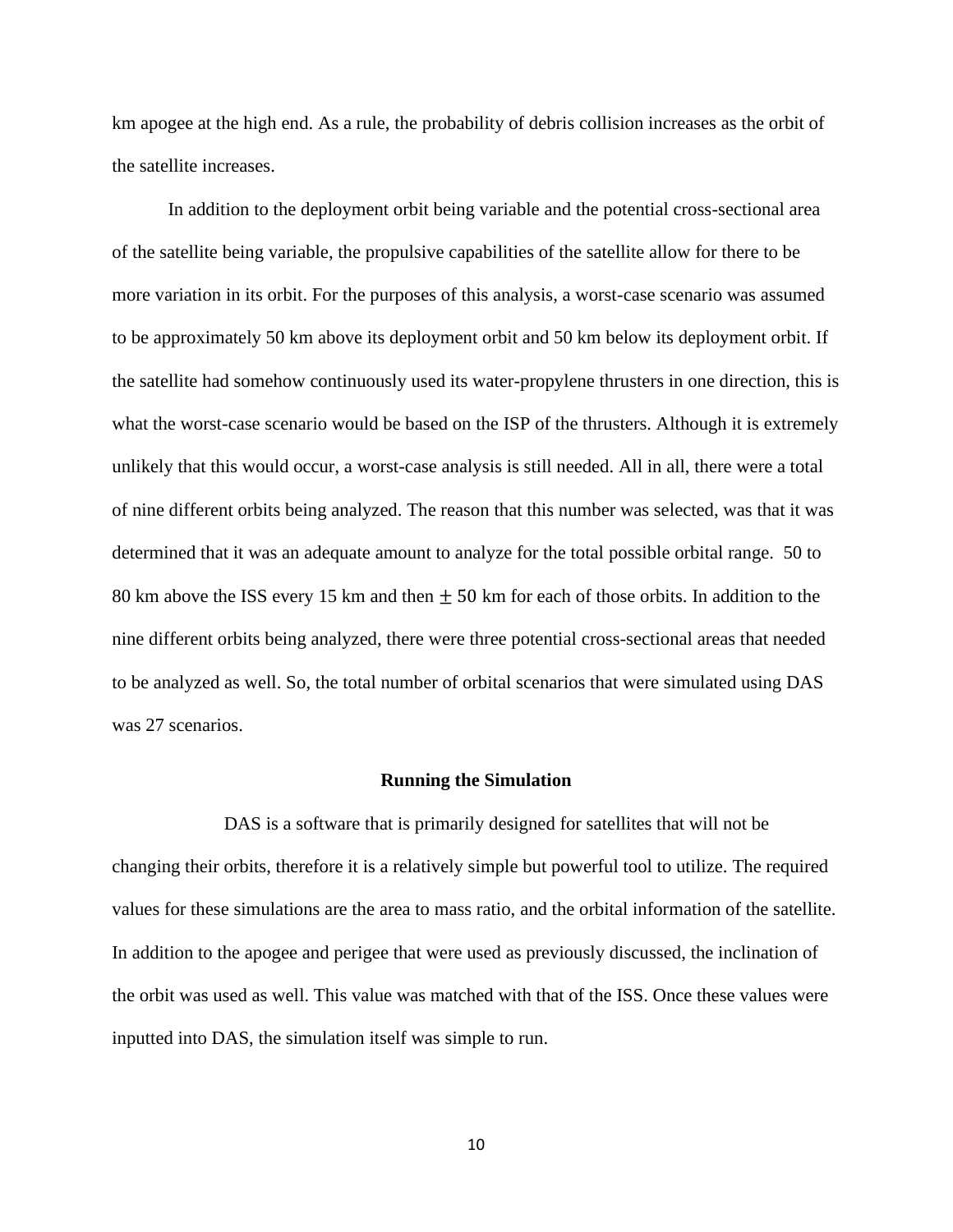| -Input-<br>Start | 2023.332    |         |        |                    |             |           |                |               |           |  |
|------------------|-------------|---------|--------|--------------------|-------------|-----------|----------------|---------------|-----------|--|
|                  | Space       | Perigee | Apogee | <b>Inclination</b> | <b>RAAN</b> | Argume    | <b>Mission</b> | Final Area-To | Final     |  |
|                  | Structure   | (km)    | (km)   | (deg)              | (deg)       | Perigee ( | Duration (     | Ratio (m^2/k  | Mass (kg) |  |
| ARKSAT-2         | Payload     | 413     | 419    | 51.4               |             |           | 25             | 0.005353892   | 1.8678    |  |
|                  |             |         |        |                    |             |           |                |               |           |  |
|                  |             |         |        |                    |             |           |                |               |           |  |
| Run              | Requirement |         | Help   |                    |             |           |                |               |           |  |

**Figure 1**: DAS Input for the lowest orbit and smallest cross-sectional area.

The ODA has six separate requirements that the software checks compliance for. Those

six requirements are as follows:

- 1. Mission Related Debris Passing Through LEO
- 2. Mission Related Debris Passing Near GEO
- 3. Probability of Collision with Large Objects
- 4. Probability of Damage from Small Objects
- 5. Postmission Disposal
- 6. Casualty Risk from Reentry Debris

Once these six requirements have each been conducted, the satellite is determined to be compliant with current FCC orbital debris requirements. For this particular satellite, all 27 scenarios were run through the compliance checker.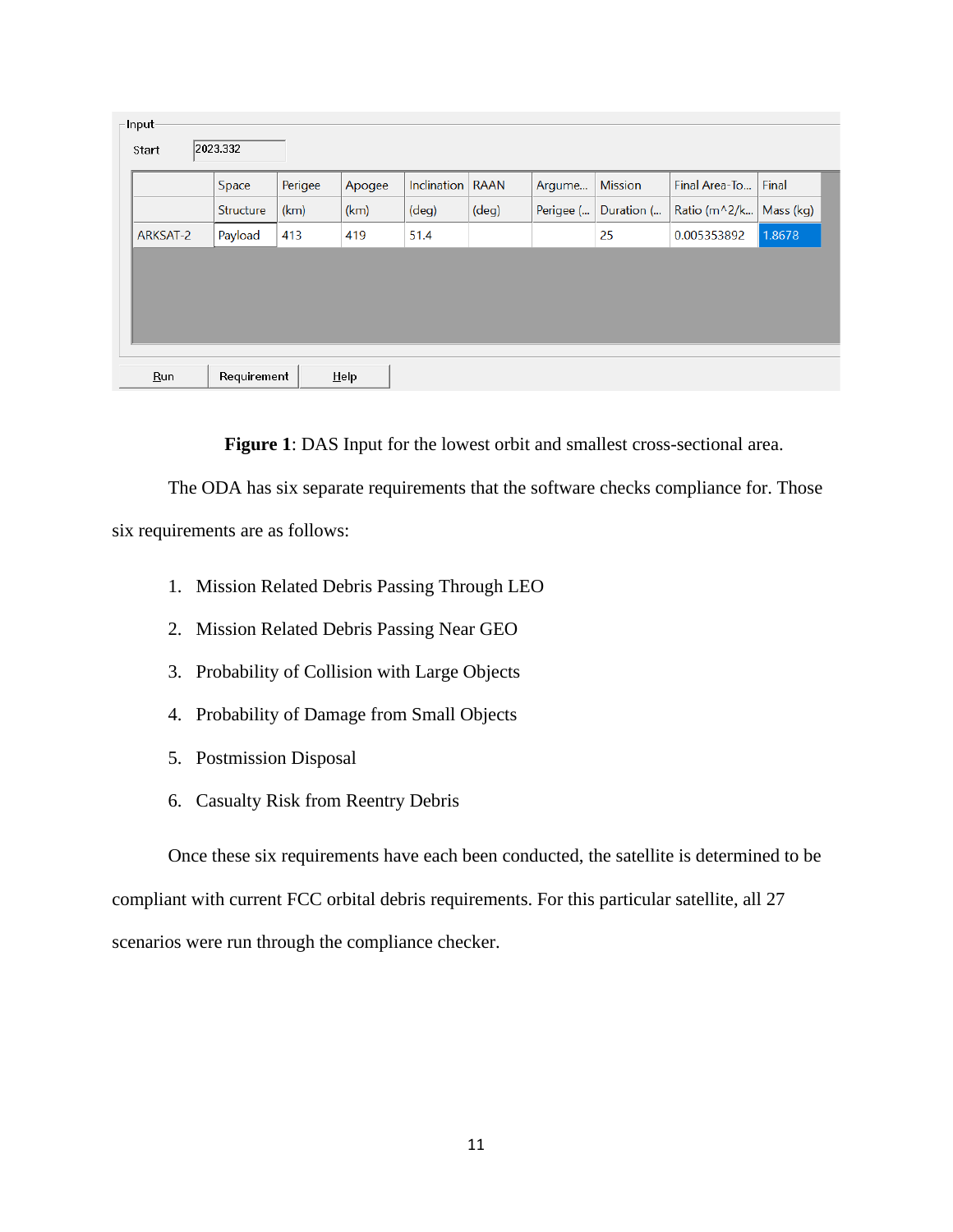

**Figure 2**: DAS Output after ODA has taken place.

### **Orbital Decay Analysis**

<span id="page-12-0"></span>In addition to the ODA capability of NASA DAS, the software also has the ability to conduct orbital decay analysis of satellites. This orbital decay analysis was done for two reasons. One of the reasons that this was conducted is to look at the trajectory possibilities that the spacecraft could take. This could show the effects that of how the trajectory of the spacecraft changes based on how things are varied. The next reasoning for this analysis is to give a rough comparison of the actual orbit decay vs the orbital decay of the satellite that will deploy its mylar balloon at an extremely low altitude. The purpose of this mylar balloon is to cause a detectable reduction in its orbital lifetime and this rough estimate could serve as a double check that the mylar balloon is working as intended.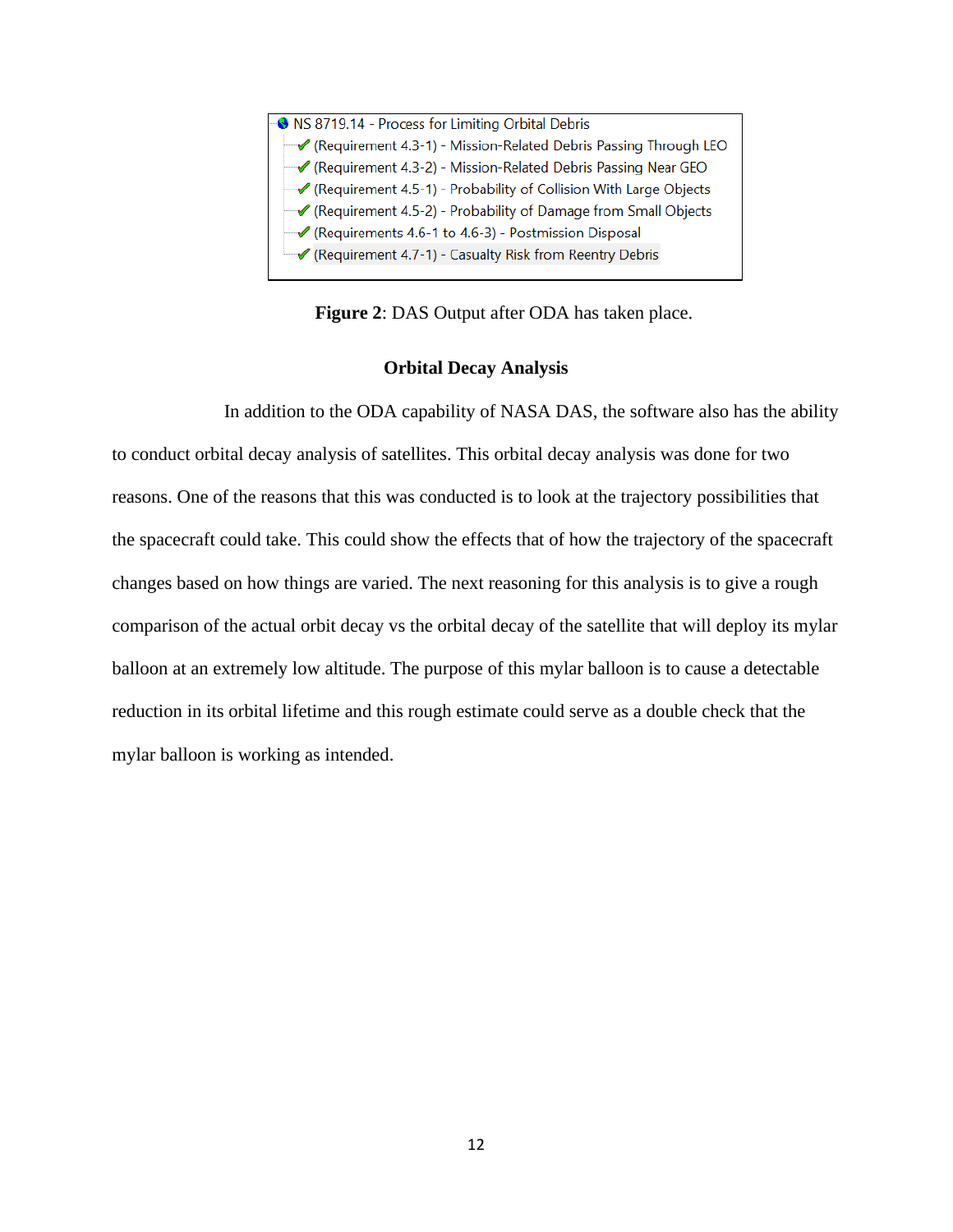



The actual simulation of the satellites orbital decay is similar to that of its orbital debris assessment. A total of 27 simulations were ran with the different satellite areas and the different orbital altitudes. The decay analysis is like the debris assessment in that it requires similar data to be inputted into the software. Once this data is inputted, the simulations of the orbital decay of the satellite are run.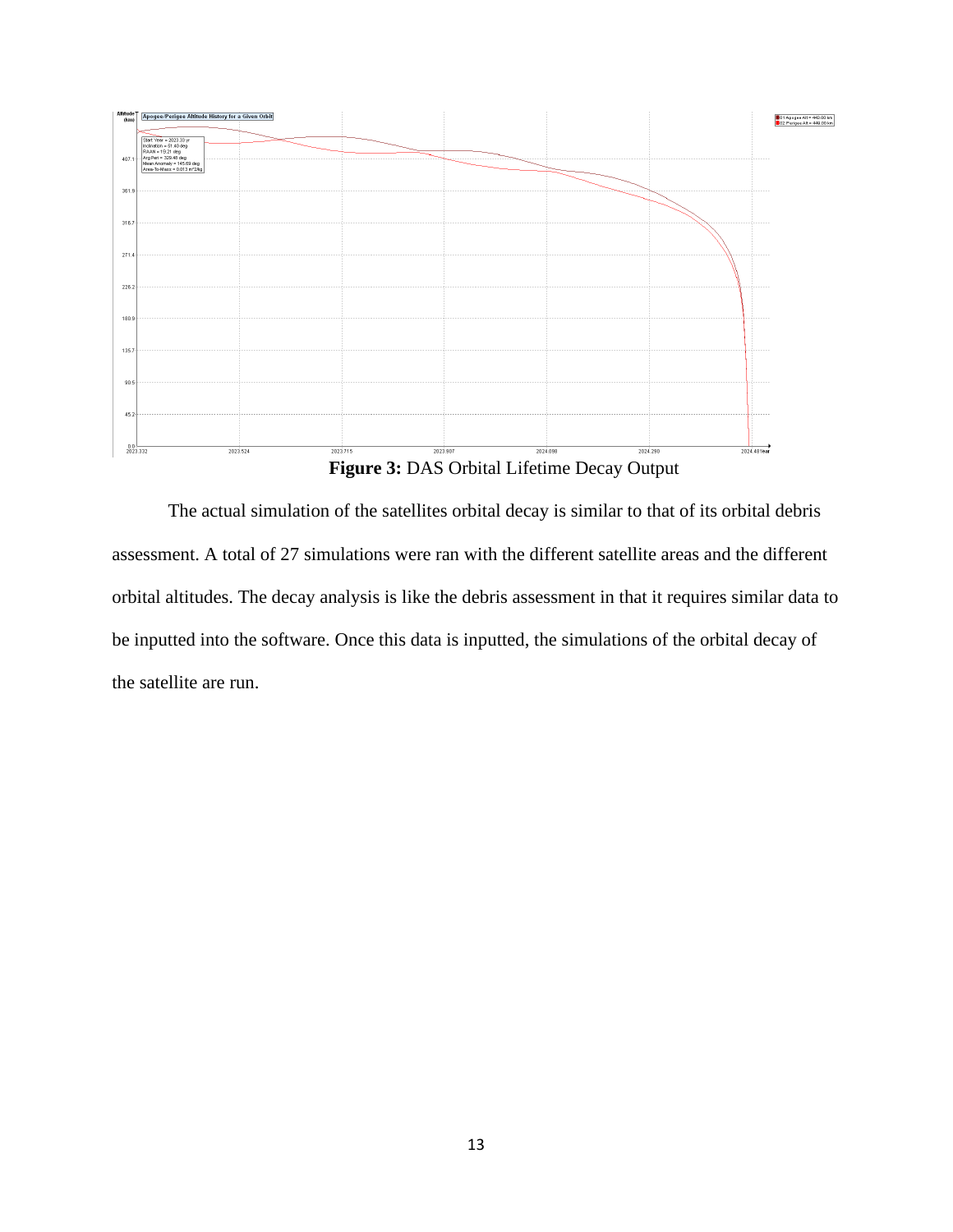#### **RESULTS AND DISCUSSION**

<span id="page-14-0"></span>After conducting the ODA for each orbital scenario, ARKSAT-2 was found to be compliant with current FCC debris assessment rules and regulations. The results of this ODA have yet to be approved by the FCC, primarily due to the unsure nature of such a satellite launch far in the future. When launch dates change, that means that these scenarios would need to be rerun with this new date in mind.

In addition to finding that the satellite is compliant with FCC rules, simulations were successfully run showing the orbital decay of the satellite. By running these simulations, specific timelines were able to be determined for both the total time and orbit and the amount of time that it will be in the critical altitude above the International Space Station. Due to the nature of the ISS having people on board, it is imperative that a collision with the station be avoided. For the highest possible area and the lowest possible area to mass ratio, the projected date that the satellite would deorbit is in 2036. Although, it should again be emphasized that this is in the highly unlikely scenario that the thrusters are continually fired in one direction only. The most probable orbital case for a collision with other objects in space would be that of the highest possible orbit. For the worst-case scenario, the satellite will be in orbit above the International Space Station for much of its orbital lifetime. Its current projected time above the International Space Station would be until approximately 2035.

14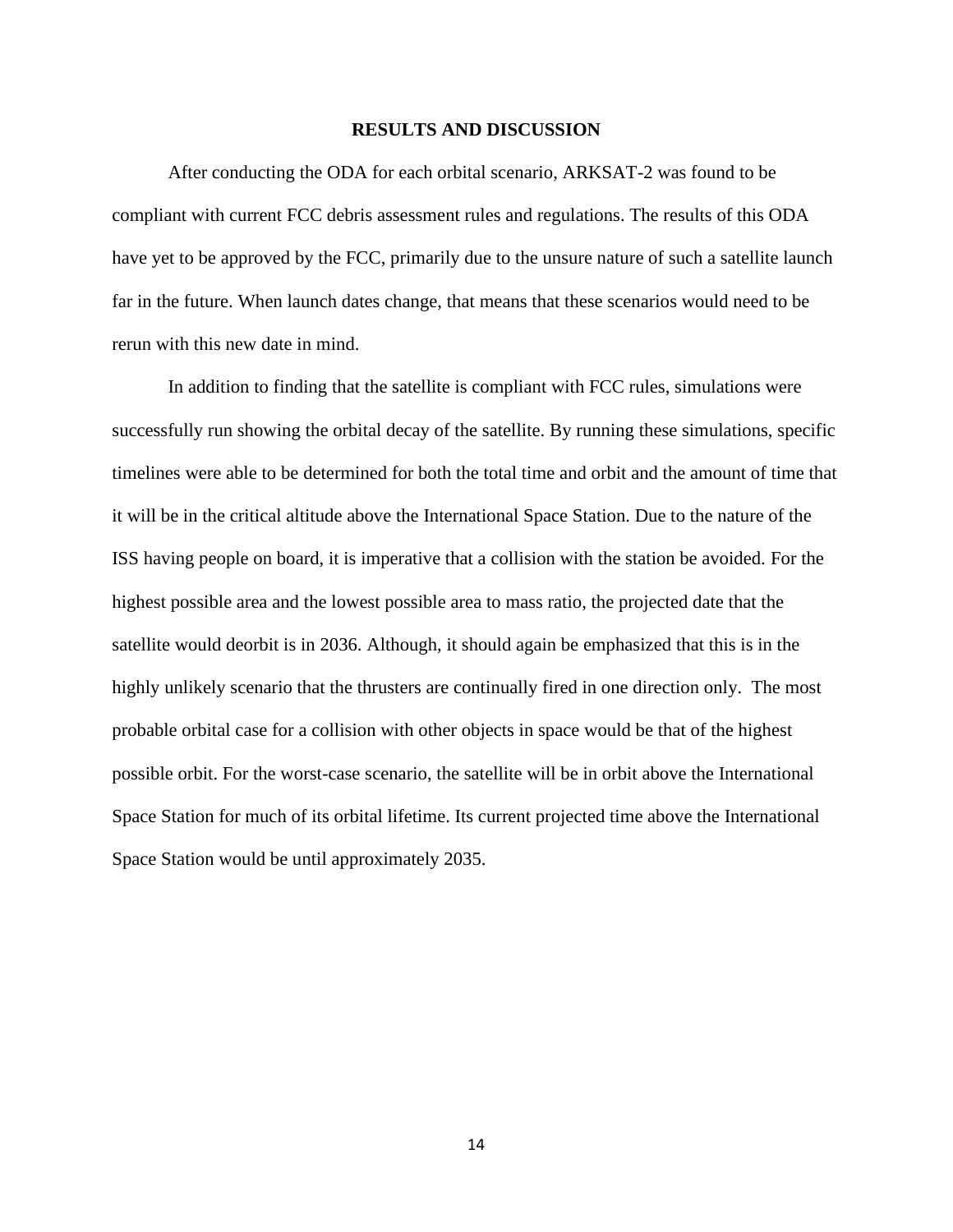

For this same orbit with the maximum possible area to mass ratio, the satellite would be projected to be deorbited in approximately 2030. In this scenario, the amount of time that the satellite would spend above the International Space Station would be until about 2028.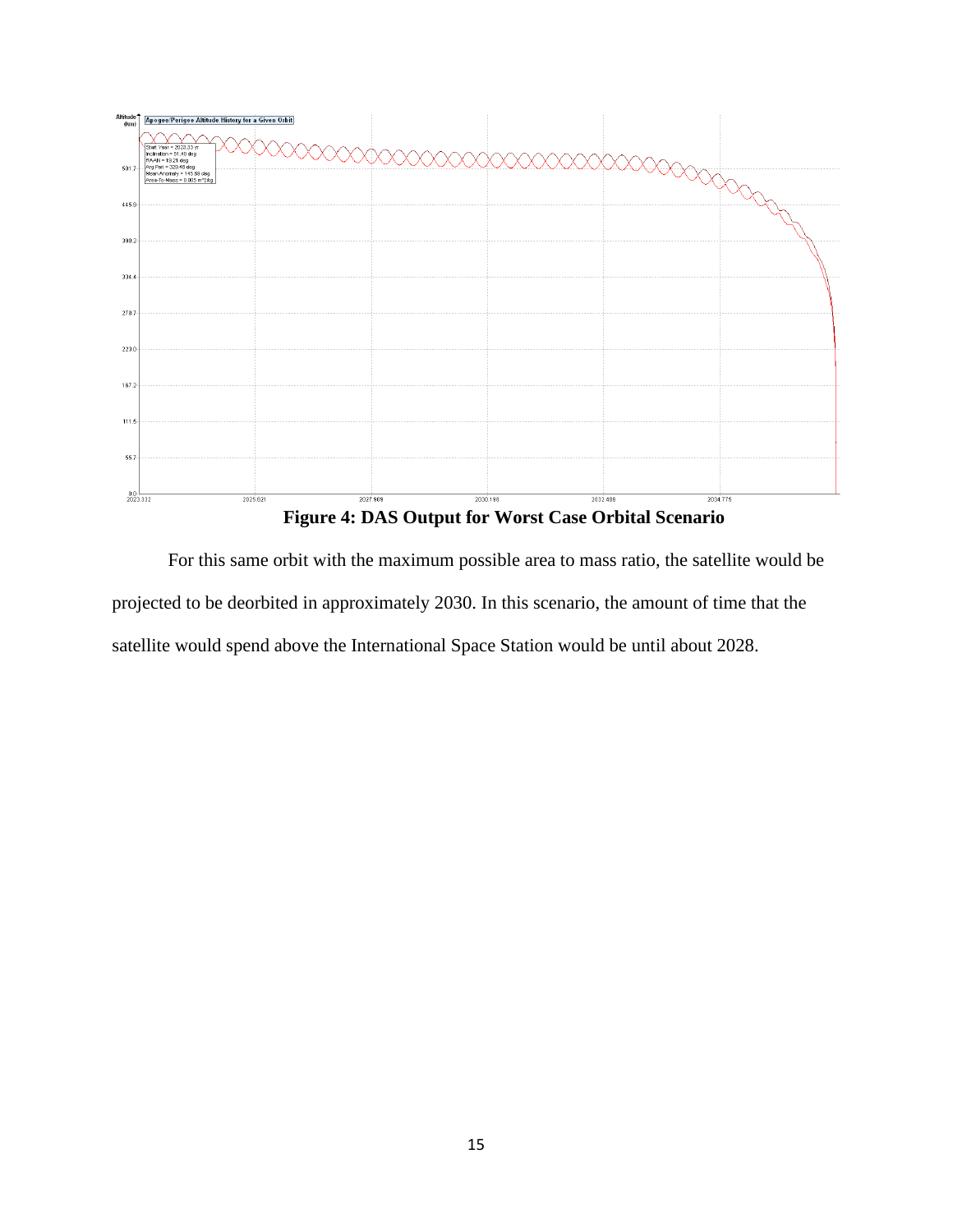



For the lowest possible orbits and highest poossible areas the results can be quite different. In the lowest possible orbit with the highest possible area, the projected time to deorbit decreases to approximately early 2024. With the time spend above the International Space Station being until about midway through 2023.

The amount of time in orbit has been tabulated for each scenario in the tables below.

|                    | <b>APOGEE</b> | <b>PERIGEE</b> | <b>TIME TO ISS</b> | <b>ORBITAL DECAY TIME</b> |
|--------------------|---------------|----------------|--------------------|---------------------------|
|                    | (km)          | (km)           | (YRS)              | (YRS)                     |
| <b>50 KM ABOVE</b> | 463           | 469            | $\approx$ 2.52     | 3.36                      |
| $+50$              | 513           | 519            | $\approx 10.19$    | 11.12                     |
| $-50$              | 413           | 419            | $\approx 0.64$     | 1.53                      |
|                    |               |                |                    |                           |
| <b>65 KM ABOVE</b> | 478           | 484            | $\approx 3.12$     | 4.42                      |
| $+50$              | 528           | 534            | $\approx 11.35$    | 12.38                     |
| $-50$              | 428           | 434            | $\approx 0.972$    | 1.94                      |
|                    |               |                |                    |                           |
| <b>80 KM ABOVE</b> | 493           | 499            | $\approx 5.04$     | 6.71                      |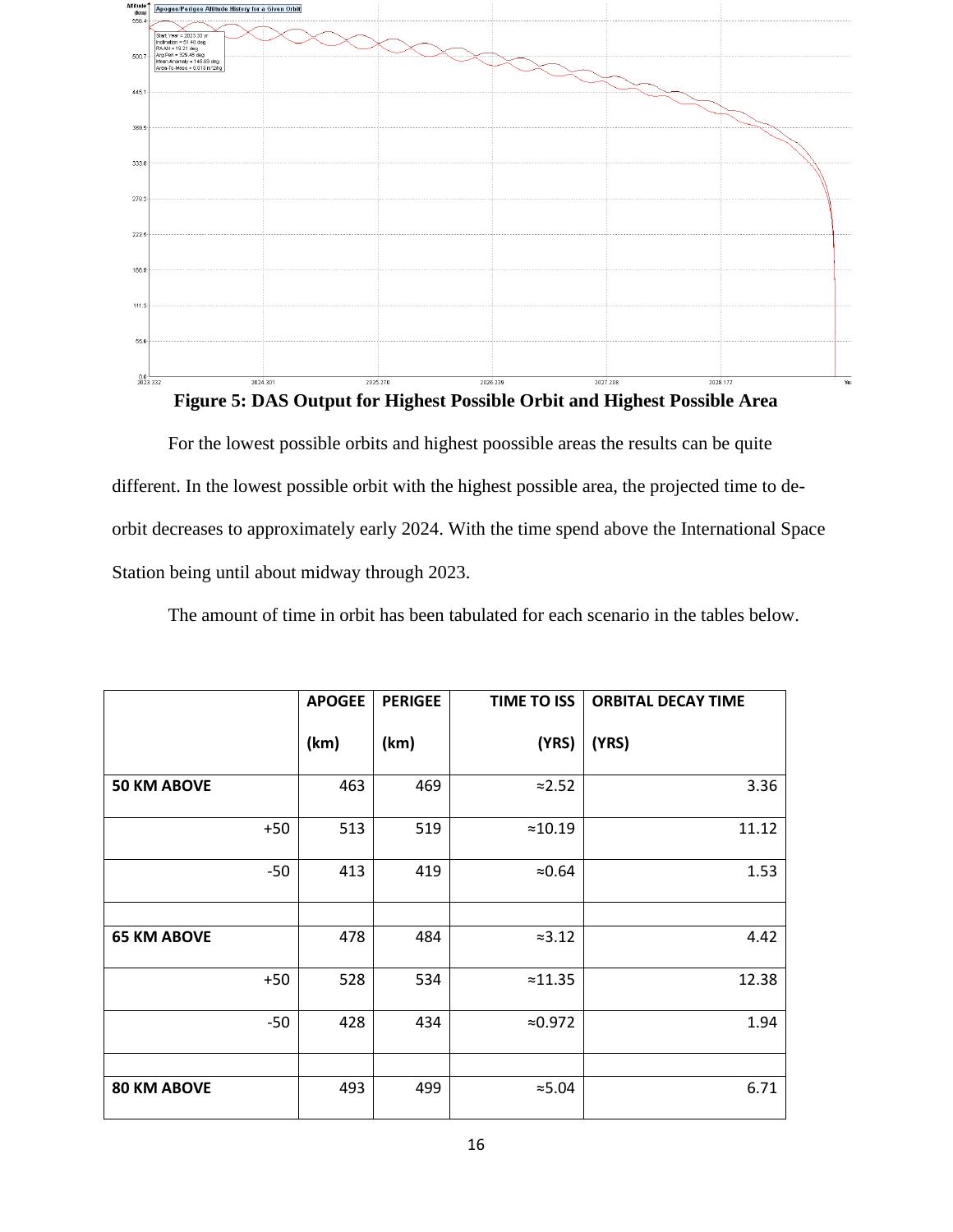| $+50$ | 543 | 549 | $\approx 12.59$ | 13.73 |
|-------|-----|-----|-----------------|-------|
| $-50$ | 443 | 449 | $\approx$ 1.43  | 2.45  |

**Figure 6: Tabulated Minimum Area Results**

|                    | <b>APOGEE</b> | <b>PERIGEE</b> | <b>TIME TO ISS</b> | <b>ORBITAL DECAY TIME</b> |
|--------------------|---------------|----------------|--------------------|---------------------------|
|                    | (km)          | (km)           | (YRS)              | (YRS)                     |
| <b>50 KM ABOVE</b> | 463           | 469            | $\approx$ 1.22     | 1.62                      |
| 50                 | 513           | 519            | $\approx$ 3.18     | 3.47                      |
| $-50$              | 413           | 419            | $\approx 0.26$     | 0.77                      |
|                    |               |                |                    |                           |
| <b>65 KM ABOVE</b> | 478           | 484            | $\approx$ 1.38     | 2.06                      |
| 50                 | 528           | 534            | $\approx 4.17$     | 4.55                      |
| $-50$              | 428           | 434            | $\approx 0.65$     | 0.98                      |
|                    |               |                |                    |                           |
| <b>80 KM ABOVE</b> | 493           | 499            | $\approx$ 2.14     | 2.56                      |
| 50                 | 543           | 549            | $\approx 6.11$     | 7.33                      |
| $-50$              | 443           | 449            | $\approx 0.72$     | 1.24                      |

# **Figure 7: Tabulated Medium Area Results**

|                    | <b>APOGEE</b> | <b>PERIGEE</b> | <b>TIME TO ISS</b> | <b>ORBITAL DECAY TIME</b> |
|--------------------|---------------|----------------|--------------------|---------------------------|
|                    | (km)          | (km)           | (YRS)              | (YRS)                     |
| <b>50 KM ABOVE</b> | 463           | 469            | $\approx$ 1.16     | 1.55                      |
| 50                 | 513           | 519            | $\approx 2.79$     | 3.19                      |
| $-50$              | 413           | 419            | $\approx 0.30$     | 0.71                      |
|                    |               |                |                    |                           |
| <b>65 KM ABOVE</b> | 478           | 484            | $\approx$ 1.42     | 1.92                      |
| 50                 | 528           | 534            | $\approx$ 3.58     | 4.09                      |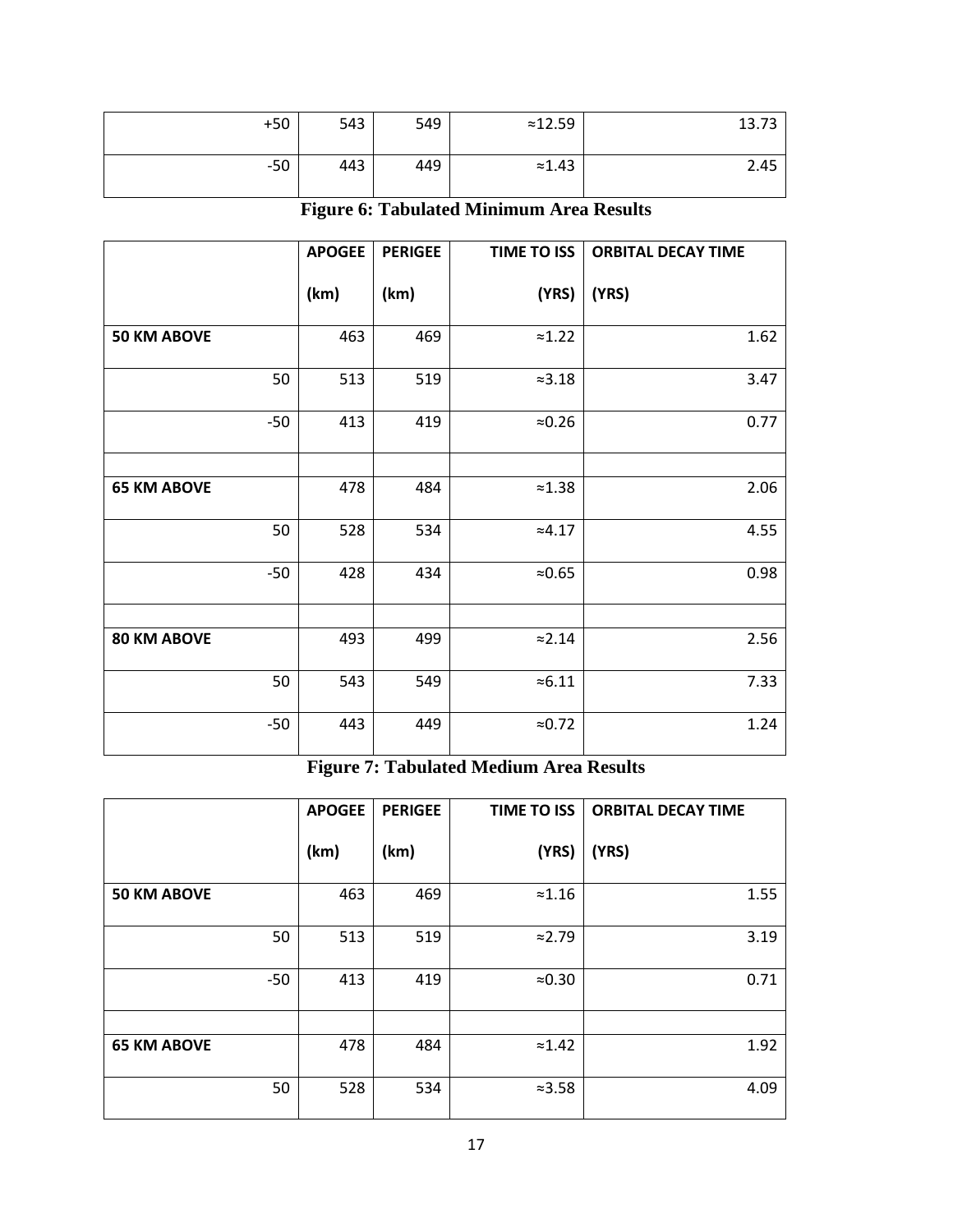|                    | $-50$ | 428 | 434 | $\approx 0.68$ | 0.91 |
|--------------------|-------|-----|-----|----------------|------|
|                    |       |     |     |                |      |
| <b>80 KM ABOVE</b> |       | 493 | 499 | $\approx$ 1.98 | 2.38 |
|                    | 50    | 543 | 549 | $\approx 5.10$ | 5.83 |
|                    | $-50$ | 443 | 449 | $\approx$ 1.33 | 1.33 |

## **Figure 8: Tabulated Maximum Area Results**

The amount of time that the satellite will spend in orbit is highly variable and deprends on numerous conditions that are outside of the teams control. The actual deployment altitude of the satellite itself is outside of our control and numerous other external effects can cause their to be a change in the orbital characteristics of the spacecraft. DAS offers a great insight into the possible orbital trajectories of the satellite and allows for the propulsive capabilities of the it to be taken into account with this novel approach. Going forward, this "flight envelope" approach will allow for orbital debris assessments to be conducted using NASA DAS, a software initially envisioned for satellites without propulsive capability in mind.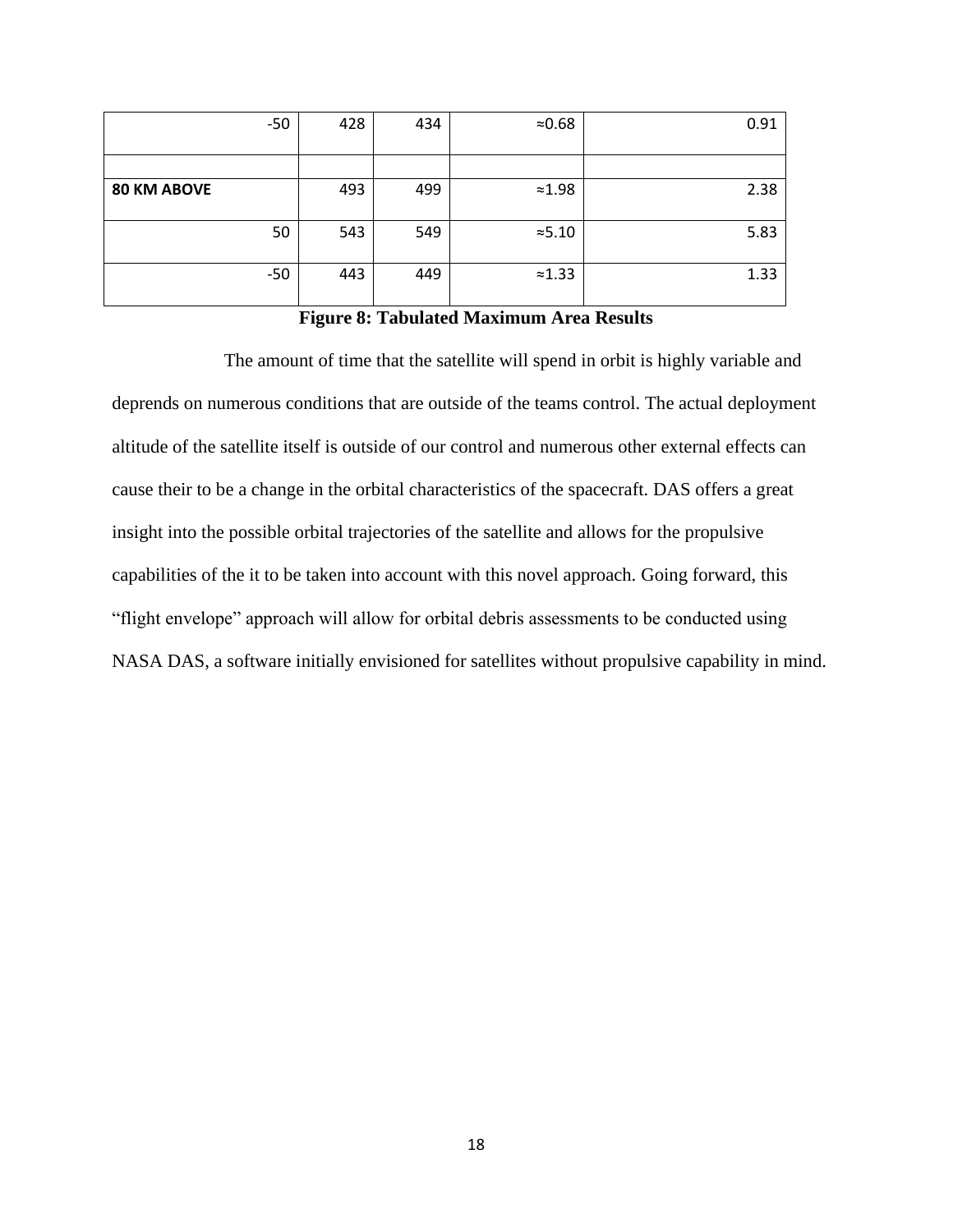## **CONCLUSIONS**

- <span id="page-19-0"></span>• This novel approach to simulating the orbit of ARKSAT-2 using NASA is effective in showing the different possible orbital scenarios of the spacecraft.
- Through the simulation of the orbital decays of the different scenarios, the total mission life for each scenario was able to be determined.
- It has also been able to be determined for each scenario for how long it will be above the orbit of the ISS.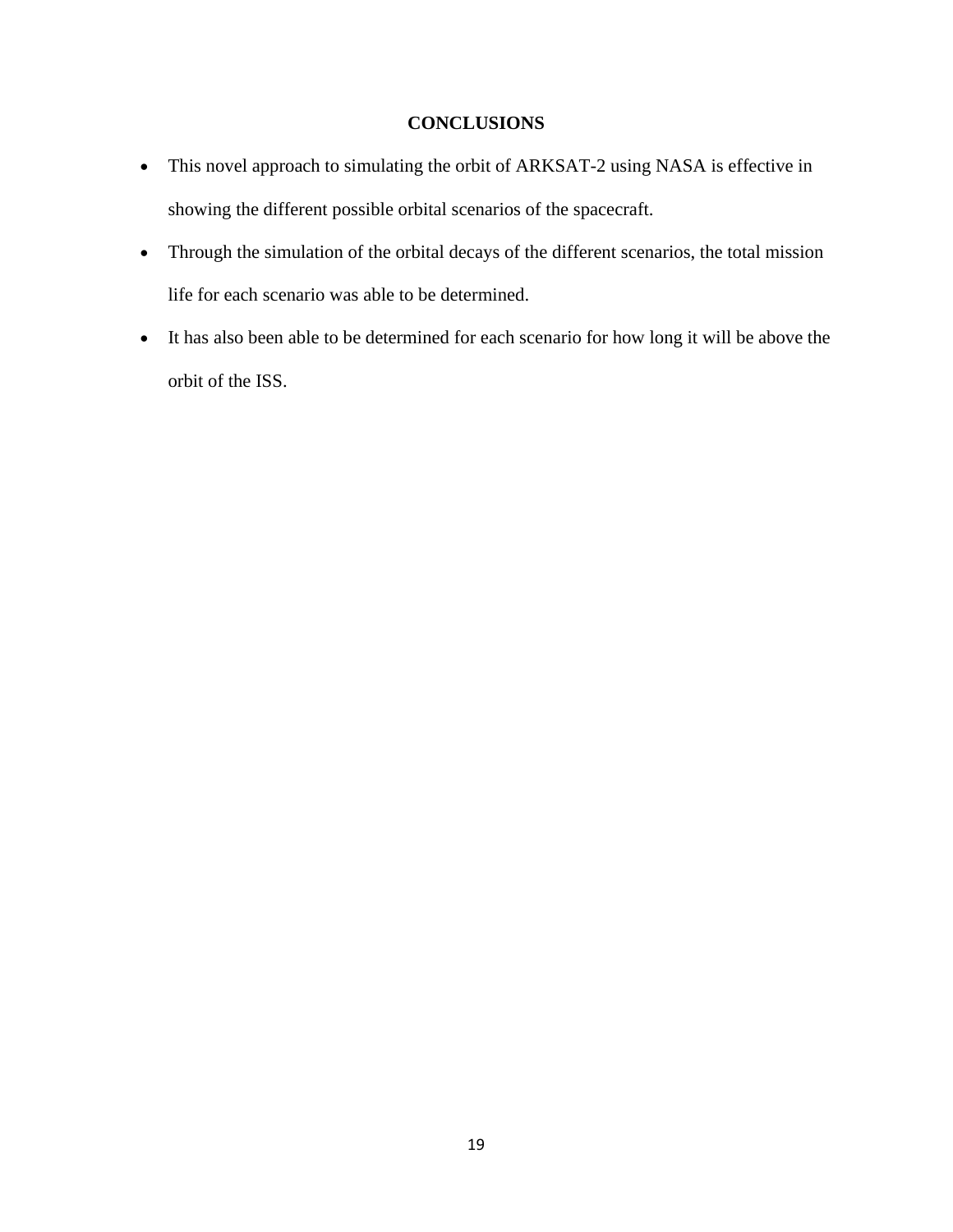#### **FUTURE WORK**

<span id="page-20-0"></span>The actual timeline for the launch and deployment of the satellite is highly variable and is likely to be subject to change. Due to this, it is possible that these scenarios will need to be rerun. However, now that this novel approach to using NASA DAS has been established, it should be a straightforward process on how to approach simulating these types of satellites going forward. Once a timeline has been finalized and all of the scenarios have been completed, it will need to be submitted for approval to the FCC. In addition to this process working for ARKSAT-2, it could be implemented in future satellites that have propulsive capabilities as well.